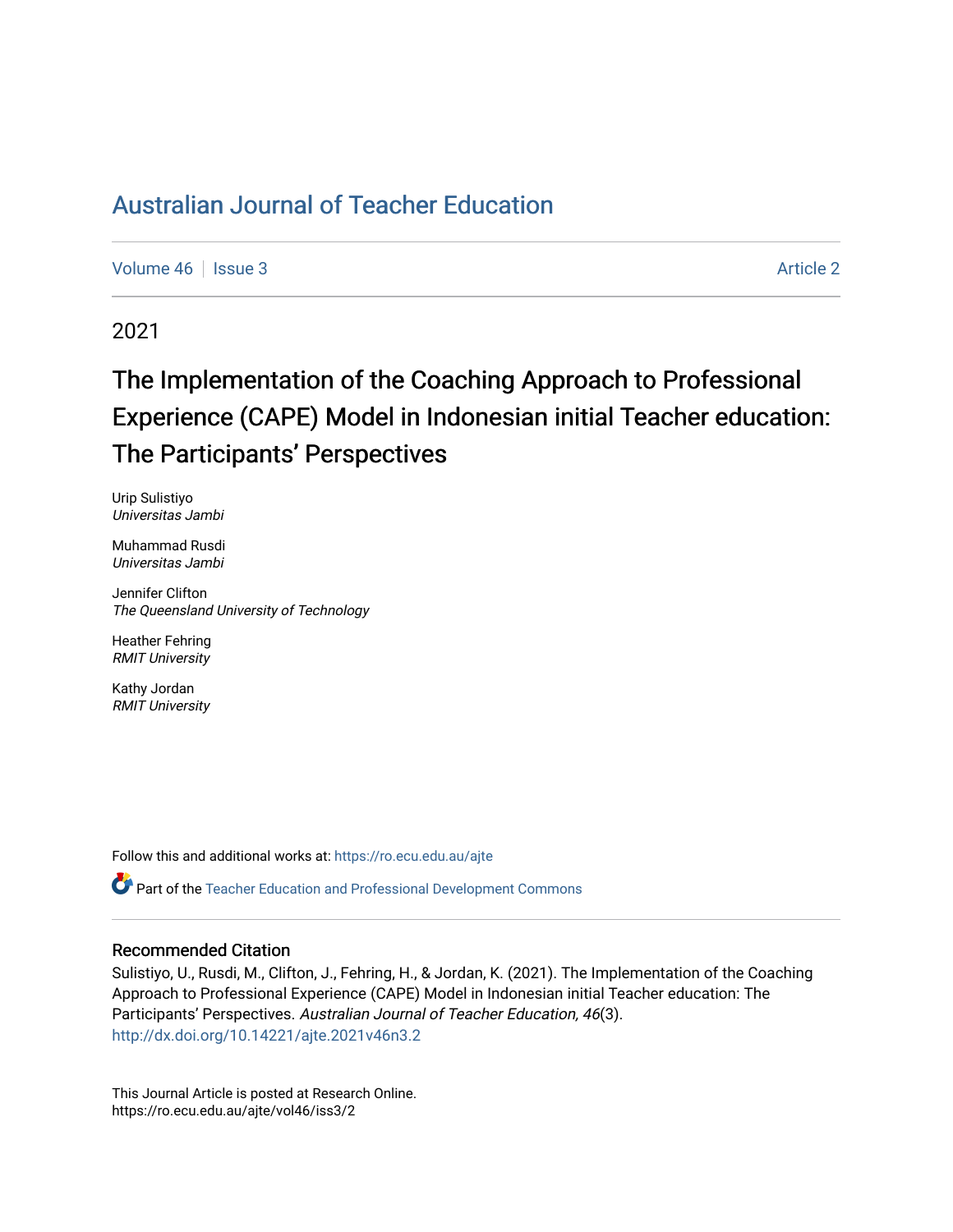## **The Implementation of The Coaching Approach to Professional Experience (CAPE) Model in Indonesian Initial Teacher Education: The Participants' Perspectives**

Urip Sulistiyo Muhammad Rusdi Universitas Jambi, Indonesia Jennifer Clifton Queensland University of Technology Heather Fehring Kathy Jordan RMIT University

*Abstract: Professional experience is considered essential to enable pre-service teachers (PSTs) to implement what they have learned during their initial teacher education (ITE) program to school environments. There are multiple models of professional experience that address the issue of integrating theory and practice. This article reports on findings of the implementation of the Coaching Approach to Professional Experience (CAPE) model in an ITE program in Jambi University, Indonesia. Using qualitative focus groups, this research focuses on the perceptions of PSTs, a school principal, mentor teachers, teacher educators (lecturer) and a coach regarding the implementation of the CAPE model. The research findings indicate that the role of the coach helped PSTs as they were able to individualise and focus on developing teaching skills. However, several weaknesses were also identified. In adapting the model to Jambi University's context, the structure of the CAPE model was too general. The coach working with PSTs was not entirely free from her/his teaching duties, thus limiting the PST-coach interactions. This article discusses these findings and concludes by offering recommendations for future adaptions of the CAPE model in Indonesia and beyond.*

**Keywords:** School-university partnerships, professional experience, pre-service teachers, Coaching Approach to Professional Experience (CAPE) model

#### **Introduction**

Professional experience (also known as practicum or placement) is recognised as an essential part of initial teacher education programs (Le Cornu, 2016; Ure, Gough & Newton, 2009) as it prepares pre-service teachers (PSTs) for the demands of the classroom and a variety of teaching and learning situations. The teaching practicum has the potential to bridge the dissonance between theory and practice sometimes experienced by pre-service teachers (Chiwimbiso, Adendorff & Misto, 2017) and provide them with opportunities to acquire and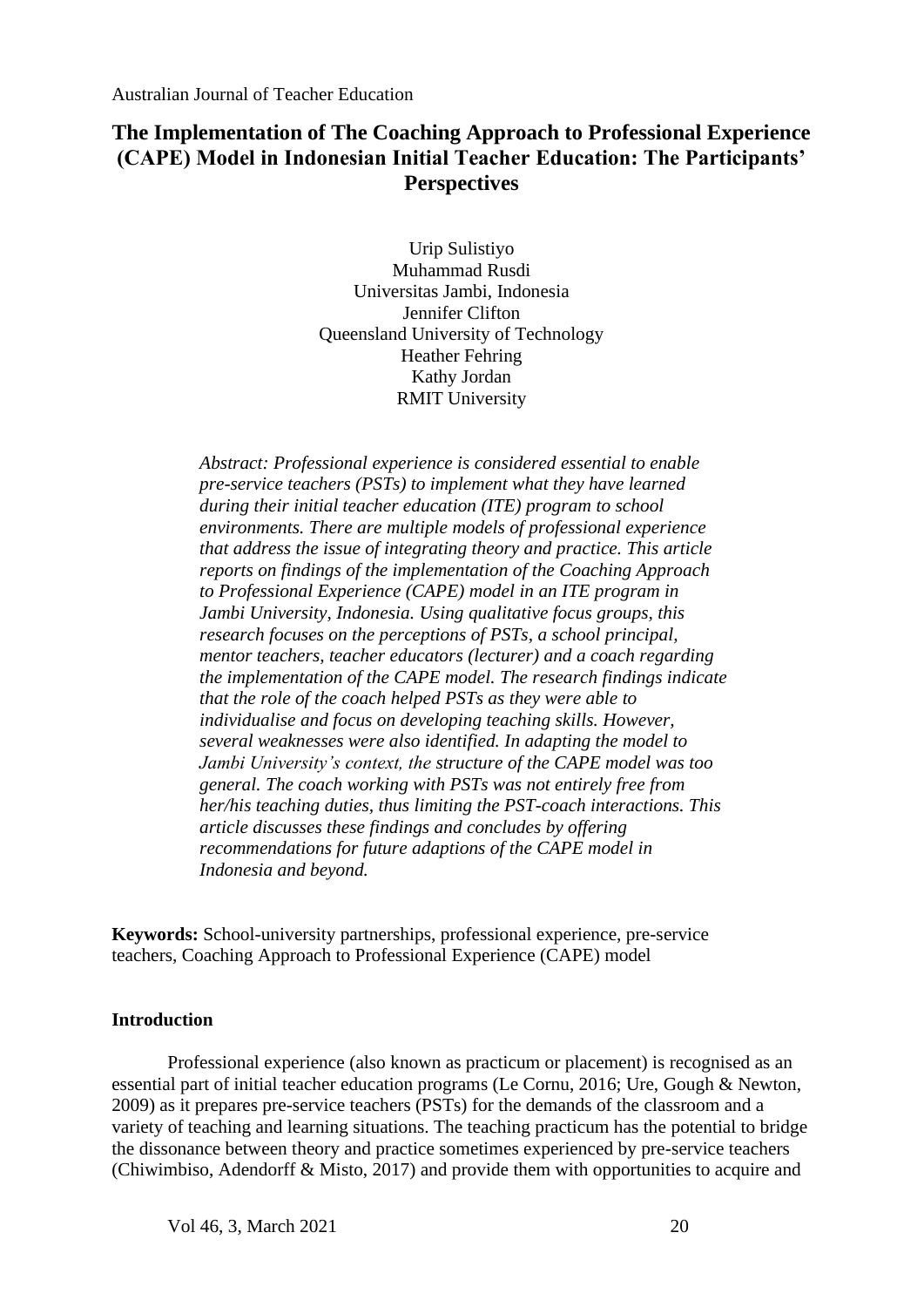demonstrate teacher competencies in areas such as classroom management, assessment practices and subject knowledge within an authentic classroom context (Goff-Kfouri, 2013).

In Indonesia, based on the 2005, Government Regulation No. 19 on National Education Standard, there are four basic teacher competencies that PSTs are required to demonstrate during their professional education: pedagogical, personal, social and professional competence (Hakim, 2015). In the Indonesian context, PSTs learn about and demonstrate these competencies through theoretical university courses and teaching practicums. Pre-service teaching training program (PTTP) refers to the courses in an initial teacher education program that includes a practicum component in Indonesia. It is commonly held for one semester, consisting of 30 days for microteaching practice in the university. The intent of this program is for pre-service teachers to develop skills and knowledge that prepare them for the experience including, lesson planning, teaching practice in a small group, conducting assessment and evaluation. Microteaching is a preparation phase before preservice teachers go to schools for a practicum and 120 days placement in schools. Defined rules determine professional experience by each of the institutions offering the PTTP and informed by the teaching competencies. However, there is also scope to redesign PTTP to better support PSTs during their placement that better addresses the theory and practice divide. Calls for a more significant connection between the two components also feature heavily in government's reviews and reports in Australia and Indonesia.

According to the Australian Government Teacher Education Ministerial Advisory Group (TEMAG) report, theory and practice "must be inseparable and mutually reinforced in all program components" (Australian Government Department of Education and Training, December 2014, p. x). TEMAG advocates for initial teacher education providers and schools to form mutually beneficial partnerships. While there is a general acknowledgement by policymakers, academics, researchers and practitioners alike that universities and schools should be more connected, achieving this connection is complex. In part, because this connection would require a redesign of structures, learning and teaching material and pedagogical approaches to ensure the interplay between theory and practice. Therefore, alternate research-informed models of professional experience need to be developed, implemented and evaluated. This research reports on such an initiative within an Indonesian context.

RMIT University Australia and Jambi University Indonesia ITE staff collaborated to implement a CAPE model in an Indonesian primary school in the Jambi province in Sumatra. This collaboration aimed to foster partnerships between schools and universities and support PSTs to meet teacher competencies to research different approaches to professional experience. The RMIT University's version of the CAPE model was developed in association with the Department of Education, Victoria, as part of the Teaching Academies of Professional Practice initiative (DET Victoria, 2019) and involved 12 primary schools and approximately 200 PSTs. Within Jambi University's, this involved a pilot of 10 pre-service teachers and one primary school. This paper draws upon qualitative research from two focus group discussions (FGD). One FGD involved the 10 PSTs who volunteered to participate in this pilot project in FGD Phase 1. Second, a FGD in Phase 2 involved one school principal, one mentor teacher, two teacher educators, and one coach who participated in FGD Phase 2. This paper analyses the pre-service teachers' perceptions of CAPE's implementation in the pre-service teaching training program (PTTP) at Jambi University.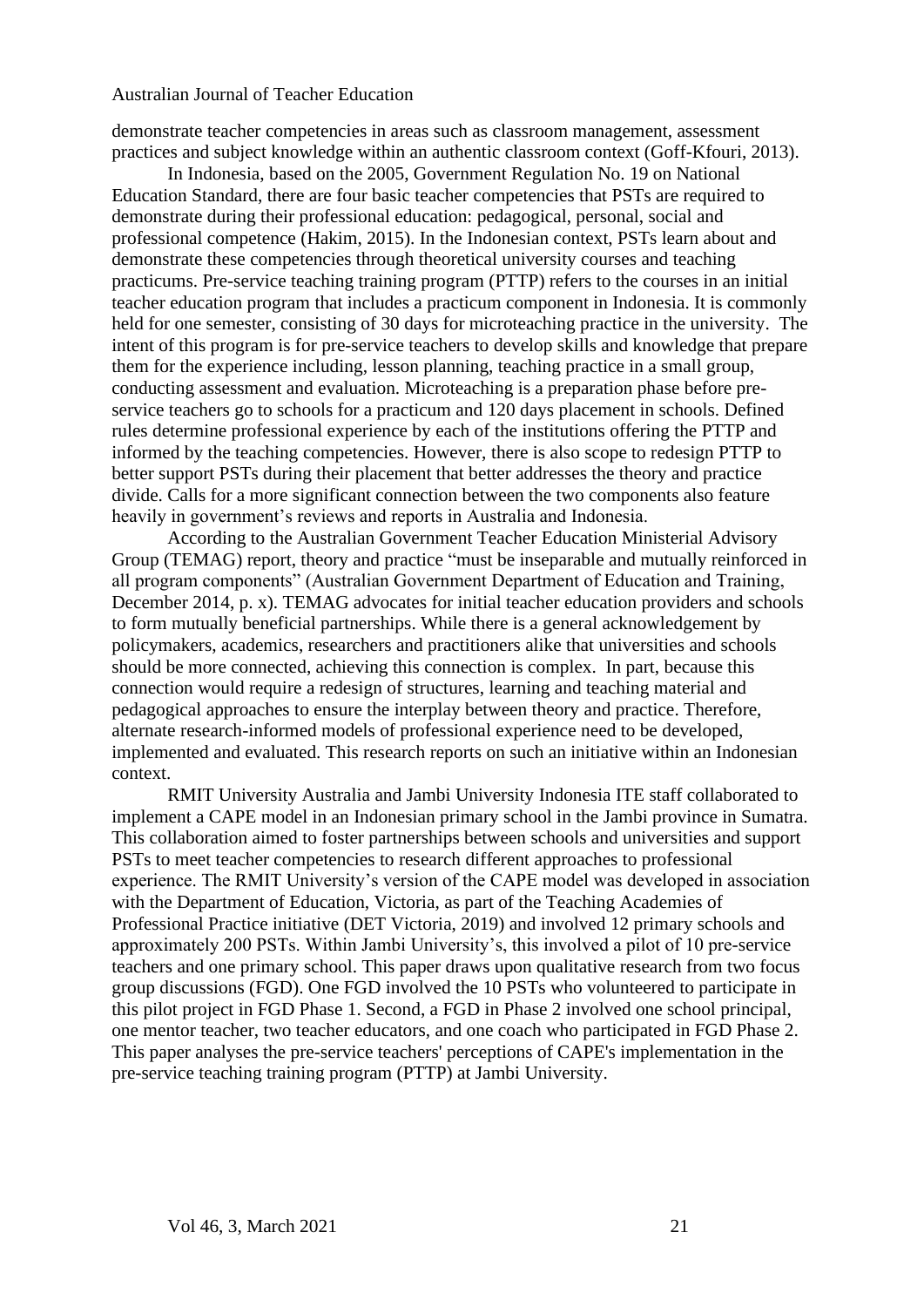## **Literature Review**

Professional experience is seen as an essential element of initial teacher education to develop pre-service teacher competencies (Loo, Maidon, & Kitjaroonchai, 2019). Like the Australian context, typically within Indonesian practicums, an experienced teacher guides PSTs to learn about their future workplace by facilitating a learning experience where they develop lesson plans, develop resource material, manage the classroom and respond to challenging behaviour. In Indonesia, PSTs are required to have teaching practicums for one semester, about 120 days. This approach allows PSTs to become actively involved in the daily school activities over a significant period of time. As Dewey's theory of experience posits, teachers, create meaning while involving themselves in teaching experiences (Schmidt, 2010). Through their teacher education program, PSTs are equipped with the necessary conditions to construct their self-image and professional identity (Kavanoz & Yüksel, 2017). In addition, these experiences provide the best opportunity for PSTs to learn and acquire personal and teaching efficacy to transfer to their context after graduation (Gray, Wright & Pascoe, 2017).

Placement also provides PST's an opportunity to demonstrate, and be judged against, a set of teacher competencies (Hakim, 2015). Each individual, who works for an organisation, is required to attain specific competencies in accordance with systems goals and targets. Hakim (2015) explains competency is the capacity of an individual to practice, or play, out an occupation or errand that depends on aptitudes, learning, frames of mind bolstered by work as per requirements of the activity. Teacher competency in an Indonesian context is measured with an instrument that evaluates performance in both research and practical settings (Panggabean & Himawan, 2016). There are many similarities with the Australian Professional Standards for Teachers within Australia (Australian Institute for Teaching and School Leadership (AITSL, 2011). Within PPTP, pre-service teachers are required to demonstrate competence in four key issues while on placement. These include:

- Pedagogic competencies include recognising students' characteristics, mastering learning theory and educational learning principles, developing curriculum, educational learning activities, understanding and developing students' potency, communicating with students and assessing and evaluating.
- Personality competencies include acting with religious norms, law, social, and Indonesian national culture, showing a mature and respectful personality, having work ethics, high responsibility and being proud of being a teacher.
- Social competencies comprise being inclusive, behaving objectively and not being discriminative and communicating with colleagues, educational staff, students, parents, and society.
- Professional competencies include mastering concept structure material and scientific thinking patterns, which support teaching and development of professional reflective behaviour (Departemen Pendidikan Nasional, 2007).

#### **Practicum Partnership**

Teacher education providers in Indonesia, like the Australian context, traditionally design their programs with two components; a coursework component, typically taught onsite at the university and a practicum component whereby pre-service teachers undertake supervised professional experience in school settings. This separation of theory and practice, coursework and practicum, complicates the development of pre-service teacher learning, and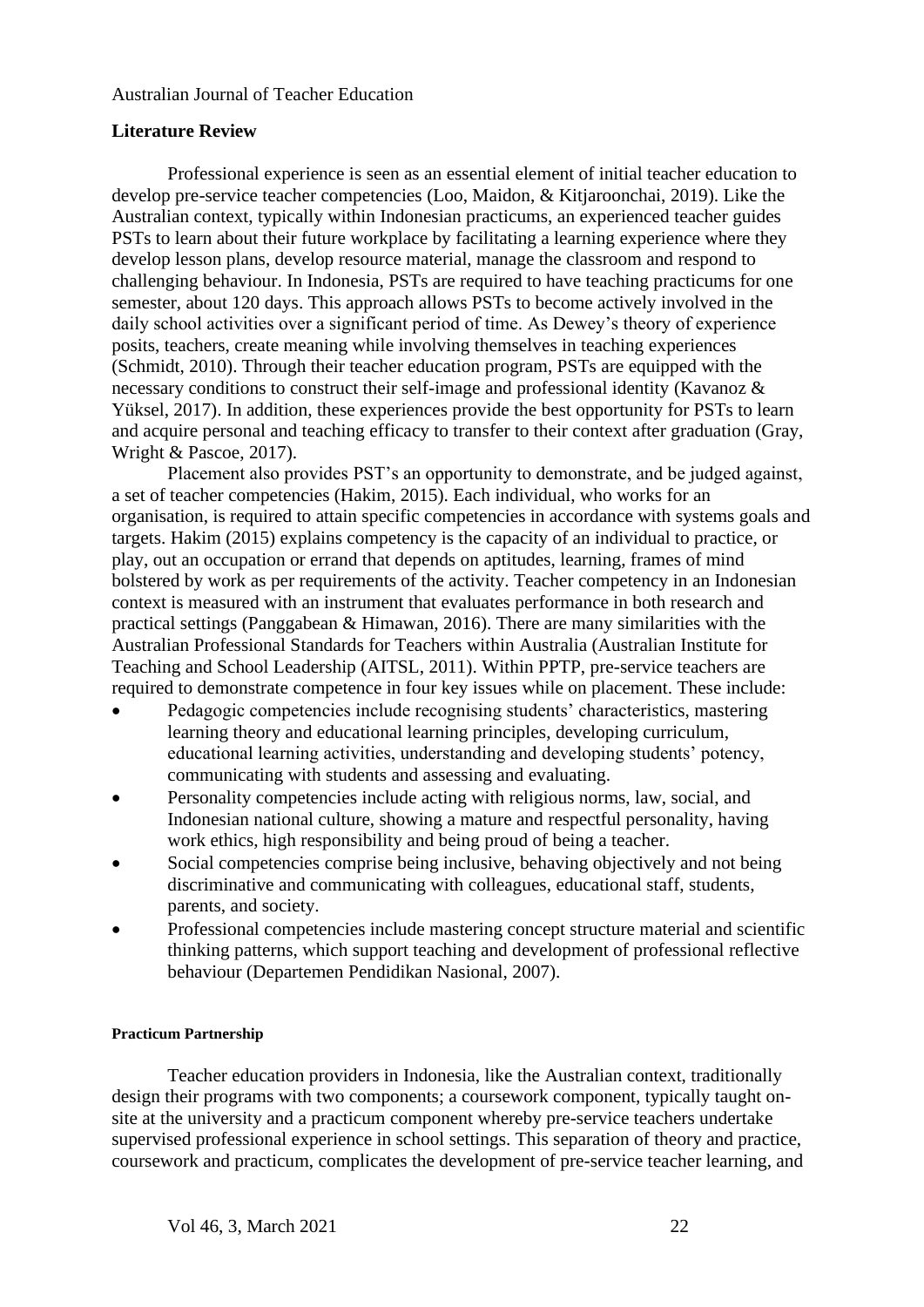PSTs can experience discordance between studied-theories and practice when demonstrating their teaching competencies. Yeigh and Lynch (2017) noted that professional experience "relies upon the assumption that student teachers will be able to automatically translate their theoretical coursework underpinnings into practical classroom activities" (p. 118). Theories learned at university from reading and analysing texts, lectures, tutorials, and discussions should be experienced through microteaching or a practicum to minimise the theory/practice divide (Mudra, 2018). A gap between theory and practice may also occur as PSTs bring their own experiences and form their own opinions of teaching from their life events. These experiences may cause dissonance between university theory and classroom reality (Kertesz & Downing, 2016). Some authors believe the traditional practicum teaching approach may in itself be a disengagement between university theories and school practice and knowledge (Darling-Hammond, 2006a). However, the literature suggests that this divide can be reduced by collaboration, co-creation of curriculum and planning of ITE programs or through partnerships, between schools and universities to support PSTs connecting theory to practice (Sim, 2010).

Darling-Hammond (2006a) explains there are four issues with a traditional approach in practicum teaching; first, a gap between theories and practice; second, unqualified and inexpert mentor teachers; third, no clear description for pre-service students; and fourth, variation between teacher mentors' supervising and mentoring role and their responsibility to the profession. The notion of forming partnerships between schools and teacher education providers has long been advocated because this will enable a greater connection between the coursework delivered by providers and the practice experience at school sites. Indeed, the literature suggests that practicum within partnership models has the potential to allow university and schools to collaborate in providing meaningful experiences for PSTs to learn about and develop skills for their future work (Kenny et al., 2014; Yeigh & Lynch, 2017). The literature also suggests that placement within authentic school-university partnerships often has defined responsibilities and roles and absolute, frequent and meaningful communication (Graham & Thornley, 2000; Kertez & Downing, 2016).

Partnership models of placement often value a collaborative teamwork partnership during planning, developing, and implementing practicums (Turnbull, 2005). Thus, communicating the goals and expectations of professional experience is not merely for PSTs. It is crucial for all involved such as mentor teachers, school leadership and academics, to produce a professional teacher. Traditionally, there has been limited professional development for both mentor teachers and teacher educators involved in professional experience. During the practicum process, mentor teachers play an important role in guiding and supporting the PSTs' professional preparation and growth (Martínez Agudo, 2016). For mentor teachers to be effective, they are required to have good communication skills to avoid causing misunderstandings and to be able to articulate clear roles for each of the parties. Unfortunately, in the Indonesian context, mentor teachers are commonly selected based on seniority rather than quality and expertise (Sulistiyo, 2015). Further, Sulistiyo's (2015) research found that to become a quality mentor teacher, they must provide PSTs with clear feedback for improvement and some guidance around co-planning, goal setting, or mutual problem solving be effective. Therefore, there must be a shared understanding between all the stakeholders about the skills and knowledge required to meet each competency and all partnership members' expectations.

In practicum partnerships, ideally, both school and university ideologies have equal roles. However, in practicum, generally, decisions are dominated by the university. Universities have the authority to define the schedule, the schools involved, the microteaching requirements, and how PSTs might demonstrate competencies. PSTs do not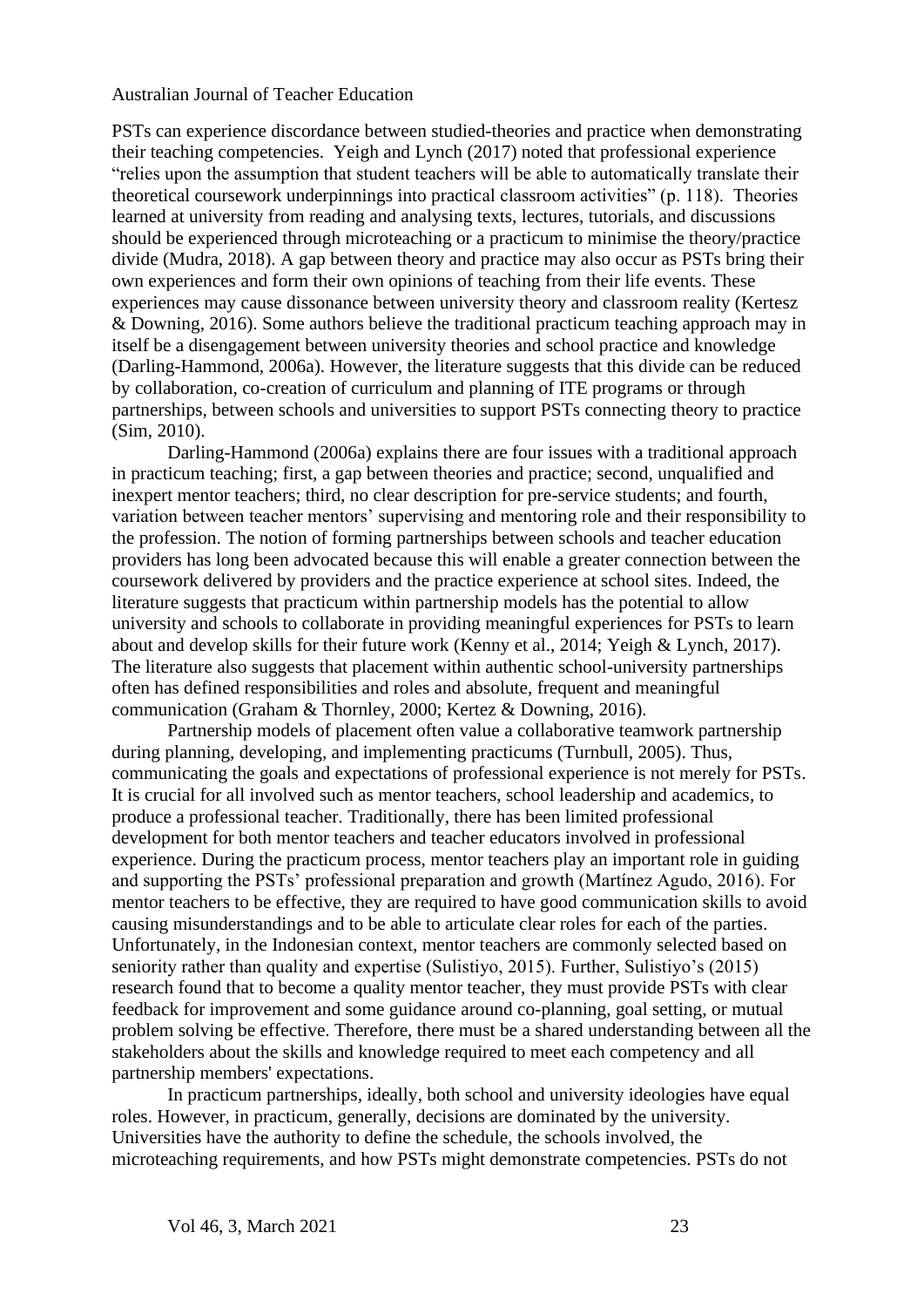choose a school outside of the university-approved list, even though a different school may meet their perceived needs better. PSTs are required to be ready to teach without always being equipped with adequate knowledge, as it is challenging to prepare PSTs for every classroom context.

Lack of a mutual relationship between schools and university can result in a dissonance between PSTs' preparation and schools' expectations and requirements (Darling-Hammond, 2006b). One way to achieve mutual respect and collaboration is through working in partnership with the school-based staff, such as school leaders and teachers who can support and mentor PSTs. Putri (2014) suggests that an experienced-teacher collaboration may occur via more on-campus teaching experience allocating time for pre-service teachers to work collaboratively by developing teaching media and preparing lesson plans. Brainstorming and discussing practicum experiences could solve the issues that arise during teaching practicums (Putri, 2014). Hence, PSTs would be more classroom-ready and involving stakeholder in meaningful ways in the placement processes.

Learning to teach in schools, a pre-service teacher might face different ideas and expectations from those they have learnt at university, such as different lesson planning, behaviour management, or theoretical learning approaches. A lack of collaboration between university and school can exacerbate this matter. To address many of the concerns identified in the literature related to professional experience, the creation of university-school partnerships can provide a way to bridge the gap between theory and practice in teacher education (Zeichner, 2010). This paper reports on a partnership-based approach to professional experience known as the CAPE model that attempted to address many of the issues outlined in the literature.

#### **The Innovation: The CAPE Model**

Beginning in 2015, with the support of the Department of Education and Training, Victoria (Teaching Academies of Professional Experience initiative funding), a partnership involving the School of Education, RMIT University, 13 primary schools in the North-Western Victoria Region and industry was formed. Approximately 220 (the entire cohort) pre-service teachers were placed in partnership schools and taught through a mix of oncampus and on-site delivery by university teacher educators and school-based teacher educators. The course which housed the CAPE model began at university, where PSTs audited their current knowledge against national standards. Based on these audits, PSTs developed individualised goals that shaped their practicum experience, focusing on digital technologies. As part of the course (the four weeks practicum), PSTs were placed in a partnership school. During their 20-day placement, PST's were supported by a school-based coach and a practising teacher at the placement school, who was released from her/his regular teaching duties to support the PSTs. PSTs also attended tutorials on-site in school as part of the course. PSTs were encouraged to set a mentoring goal, and the school-based coach supported them by providing skills and strategies. PSTs were also required to apply knowledge from the university course in their teaching practice in the partner school. The course had a focus on learning how to implement technology into an authentic classroom context effectively.

After the orientation at university, PSTs continue their learning on-site in primary schools. When on-site in schools, Pre-Service Teachers were placed in small groups of 16-18 and undertook: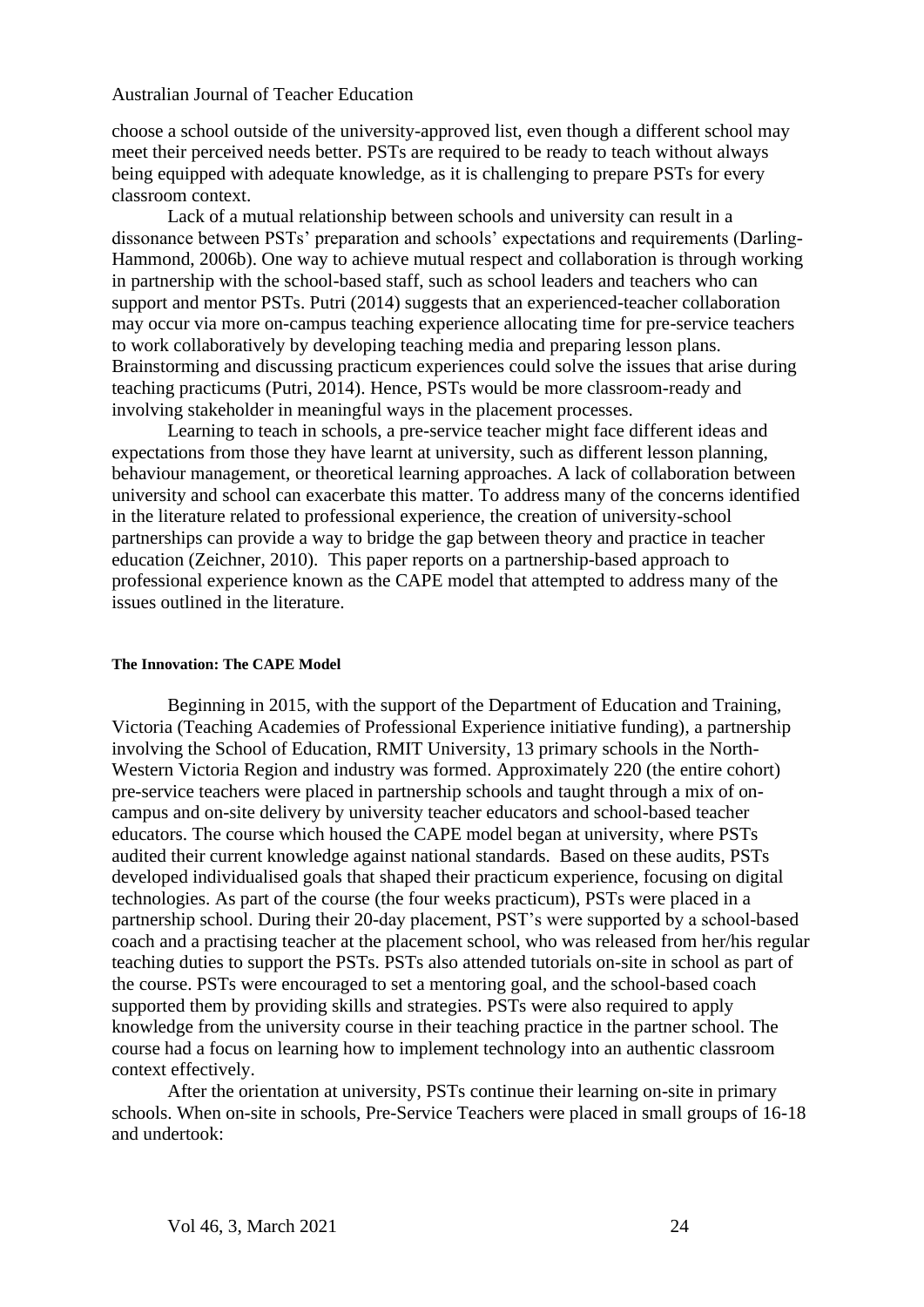- a placement program (where a mentor teacher supervised them),
- a workshop program (where they were taught about designing and teaching a lesson sequence of three lessons involving ICT, shared between the university and school), and
- a coaching program (where they received feedback, observation and modelling related to their learning goals).

Utilising the CAPE model in ITE programs meant that the above boundaries were blurred as the university coursework (lectures and tutorials) were replaced with workshops. The workshops were co-designed by school and university teaching staff and leadership. Workshops were delivered by practising teachers employed by the university using audits, guided observations, and learning experiences. These were co-created and developed through a series of think-tank days with teachers, leaders, academics, and industry (e.g., Department of Education and Training and Victorian Curriculum Assessment Authority). An integral role within the CAPE model were school-based coaches. The literature on professional experience in initial teacher education has extensively reported on the roles of the triad in traditional PST, the mentor teacher and the university liaison/mentor (see for example, Gaffey & Dobbins, 1996; Guyton & McIntyre, 1990; Zeichner, 1990). More recently, there has been a rise in roles beyond the traditional triad, often referred to as a hybrid or a "boundary-crossing" role (Clifton & Jordan, 2019). A "boundary crossing" role would describe the school-based coach in this model as they were typically a practising teacher at the placement school, who was released from her/his regular teaching duties to support the PSTs for the duration of their placement (funded by University and Department of Education and Training).

Given this model's success within Australia to support PSTs develop and shape partnerships (Elsden-Clifton & Jordan, 2016), a collaborative partnership with RMIT and Jambi University in 2016 was developed. This initiative was funded by both the Australian-Indonesia Institute, Department of Foreign Affairs and Trade (DFAT) and the School of Education, RMIT University, to adopt and trail this model. Improving and exploring preservice teachers' practice was the main purpose of utilising this program, and both Universities were excited about such a collaboration. In August 2016, the Indonesian partners visited Victoria and visited CAPE partner schools to learn more about meeting teacher competencies with professional experience. In 2017 academics from RMIT University visited Indonesia to support the colleagues to actualise this innovation in a pilot program adjusted to address Indonesian specific issues.

Within the Indonesian context, PTTP in Indonesia is a teaching practicum program conducted by the Faculty of Teacher Training and Education at Jambi University. This program is held during the seventh semester for PSTs and runs for six months, including a month of microteaching phase and another four months (120 days) of teaching practicum in the field. Traditionally within Jambi University, PSTs have several courses taught at the University campus related to teaching practice, mostly lecture-based. PST's are allocated a school by the university and school staff. During their PTTP, PSTs will be observed by a university staff member practising and applying the strategies they learned before they teach the class themselves. However, some of the schools demand the preservice teachers undertake responsibilities beyond usual expectations, for example: substituting for absent teachers, handling extra-curricular activities, even making tea or coffee for the senior teachers. As a result, a requirement to work more closely with school partners and share responsibility for future teachers' development was essential. Therefore, the CAPE model seemed a sound model to adapt. The CAPE model was a significant departure from the way that PTTP was previously structured and administrated. The following table summarises the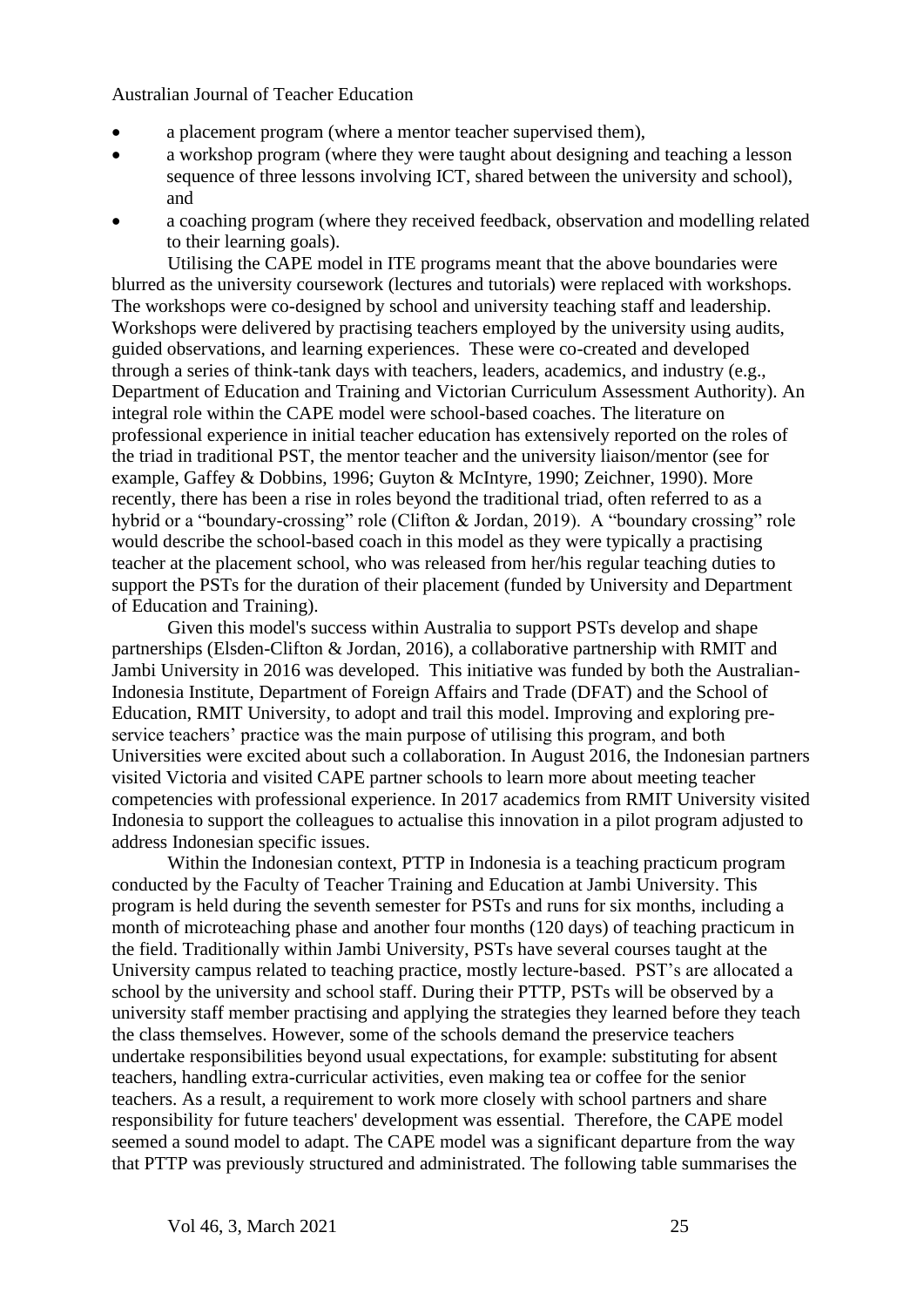difference between RMIT University's CAPE model, Jambi University's adapted CAPE model, and the PTTP program's traditional framework.

| <b>Characteristics</b>                                                     | <b>Jamb University</b><br><b>RMIT University</b><br><b>Adapted CAPE Model</b><br><b>CAPE Model</b><br>Pilot |                                                       | <b>Traditional</b><br><b>PTTP</b> in<br><b>Indonesia</b> |
|----------------------------------------------------------------------------|-------------------------------------------------------------------------------------------------------------|-------------------------------------------------------|----------------------------------------------------------|
| <b>Placement Focus</b>                                                     | Individualised to PST<br>Individualised to PST<br>needs and ICT focus<br>needs and ICT focus                |                                                       | Meeting teacher<br>competencies                          |
| <b>Length of Placement</b>                                                 | 20 days                                                                                                     | 120 days                                              | 120 days                                                 |
| <b>Coaching Professional</b><br><b>Development Program</b>                 | 1-day development<br>1-day development<br>program and website<br>program and website<br>support<br>support  |                                                       | N/A                                                      |
| The Curriculum of<br><b>Placement Course</b>                               | Co-constructed<br>Co-constructed between<br>between schools and<br>schools and university<br>university     |                                                       | Constructed by<br>university                             |
| <b>Student Numbers</b>                                                     | 220                                                                                                         | 10                                                    | Various                                                  |
| <b>Placement focus</b>                                                     | Collegial consensual<br>Collegial consensual                                                                |                                                       | Procedural<br>bureaucratic                               |
| <b>Scheduling of</b><br><b>Placement</b>                                   | Semester 4 of 8<br>Semester 7 of 8                                                                          |                                                       | Semester 7 of 8                                          |
| <b>Previous Placements</b>                                                 | 2 previous placements<br>(1 observation<br>placement)                                                       | 2 previous placements<br>(1 observation<br>placement) | no previous<br>placements                                |
| <b>Expectations</b>                                                        | Negotiated                                                                                                  | Negotiated                                            |                                                          |
| <b>Coaches</b>                                                             | 23 across 12 schools                                                                                        | 1 coach at 1 school                                   | No coach                                                 |
| <b>Time Allocation for</b><br>Coach                                        | Released from regular<br>teaching duties                                                                    | Released from regular<br>teaching duties              | N/A                                                      |
| Relationship                                                               | Partnership                                                                                                 | Partnership                                           | Transaction,<br>administrative                           |
| <b>Grouping of PSTs</b>                                                    | In groups of 16-18                                                                                          | In a group of 10                                      | Not a feature                                            |
| <b>Mentor Teacher</b><br><b>Payment</b>                                    | Paid to have a PST<br>Paid to have a PST                                                                    |                                                       | Paid to have a<br><b>PST</b>                             |
| <b>On-site tutorials</b>                                                   | 2hrs per week/4 weeks<br>2hrs per week/4 weeks                                                              |                                                       | N/A                                                      |
| <b>Support and University</b><br><b>Courses Before</b><br><b>Placement</b> | Yes, co-constructed<br>with school partners                                                                 |                                                       | Yes                                                      |
| <b>Visit from University</b><br><b>Teacher Educators</b>                   | Yes                                                                                                         | Yes                                                   | Yes                                                      |

**Table 1. The Difference between RMIT University CAPE Model, Jambi University Adapted CAPE Model, and the Traditional PTTP Indonesia Model**

PTTP has a traditional placement and is seen as an administration exchange; hence, most procedures were bureaucratic, and expectations were dictated by the administration at the university. The CAPE model was seen as a significant departure from this established professional experience framework. Instead, the CAPE model was based upon developing a relationship between schools and the university to learn more about each other. There were several distinct features to the CAPE model, including:

- a school-based coach, normally a practising teacher at the placement school, who was released from her/his regular teaching duties to support the PSTs
- on-site tutorials carried out in school as part of the model
- university and school-based staff co-creating the teaching, learning and assessment materials
- Different participants' perspectives about the implementation of the CAPE model follows.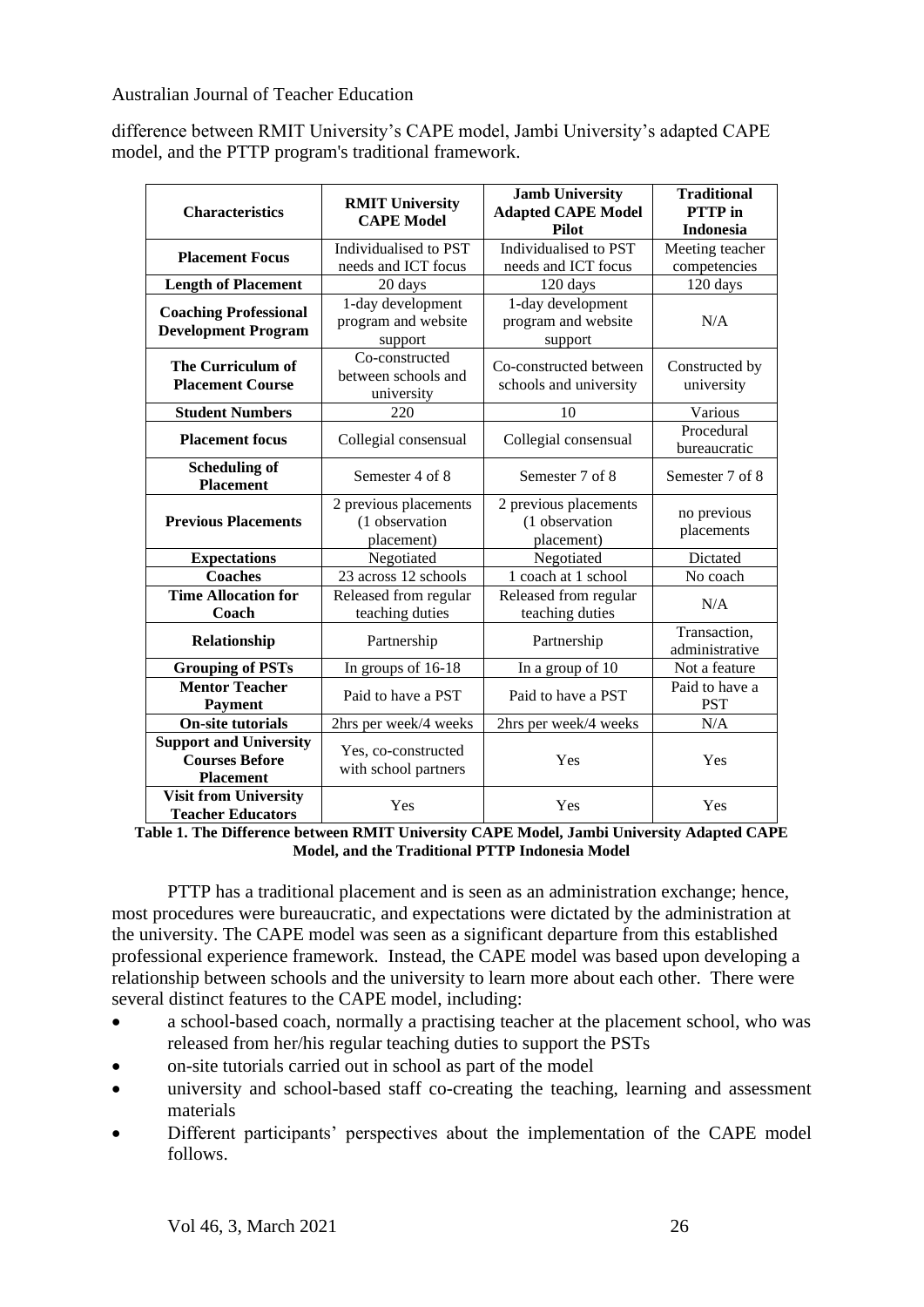## **Research Method**

In achieving the research purpose, the research team constructed a qualitative study involving focus group discussions with small groups of participants. The total participants taking part in this study were 10 pre-service teachers (PSTs), one school principal (SP), one mentor teacher (MT), one university teacher educator (UTE) and one Coach (C). The research took three months to complete.

The focus group discussions were conducted in two sessions. Each session was around two hours long. These sessions centred on developing the topics and were delivered in *Bahasa Indonesia* (Indonesian Language) to get the best understanding of what the participants revealed during the discussions. The first session included 10 PSTs as the participants and the second session involved the SP, MT, UTE, and C discussing the same topics. Two researchers facilitated all the focus group sessions by addressing the pre-prepared focus group discussion protocol. The participants were asked questions by the researchers, which allowed the participants to provide answers, opinions, comments and to critically analyse the model.

The sessions were held at the Principal's room, in a Primary school in Jambi Province, Indonesia. Each pre-service teacher in each focus group completed a form giving their permission to participate in the study. The video-tapings of the focus group discussions were available, and the audios were transcribed manually. For anonymity purposes, the participants were identified using their focus group number and the order of seating in the focus group discussion. Participants in each focus group were represented by a code to protect their identity. For example, the code PST1 is used to represent Pre-Service Teacher 1.

| <b>CAPE PTTP</b> | Focus Group     | No. of Participants                   |
|------------------|-----------------|---------------------------------------|
| Z Primary school | FG 1            | 10 pre-service teachers (PST)         |
| Y Primary school | FG <sub>2</sub> | 1 school principal (SP)               |
|                  |                 | 1 mentor teacher (MT)                 |
|                  |                 | 2 university teacher educators (UTEs) |
|                  |                 | 1 coach $(C)$                         |

**Table 2. The Distribution of Participants and Focus Group Discussion**

## **Findings**

The Table 3 documents the key themes, sub-themes, explanations, found in the discussions. Participants who commented in the focus group discussions conducted in Bahasa Indonesia are also shown. The comments were group based on stakeholders' perceptions about the implementation of the CAPE model at Jambi University.

| <b>Themes</b>           | Sub-<br><b>Themes</b> | <b>Explanation</b>                                                                                                                                                         | Participant                            |
|-------------------------|-----------------------|----------------------------------------------------------------------------------------------------------------------------------------------------------------------------|----------------------------------------|
|                         | Coach<br>assistance   | PST <sub>s</sub> receive assistance which<br>welcomes them warmly and openly<br>to the program and schools.                                                                | FG 1 (All participants)<br>$[PST1-10]$ |
| Coaching<br>experiences | Coach<br>guidance     | PSTs get meaningful guidance<br>dealing with teaching matters; how<br>to understand students' learning<br>style, create lesson plans, and<br>choose learning methods, etc. | FG 1 (All participants)<br>$[PST1-10]$ |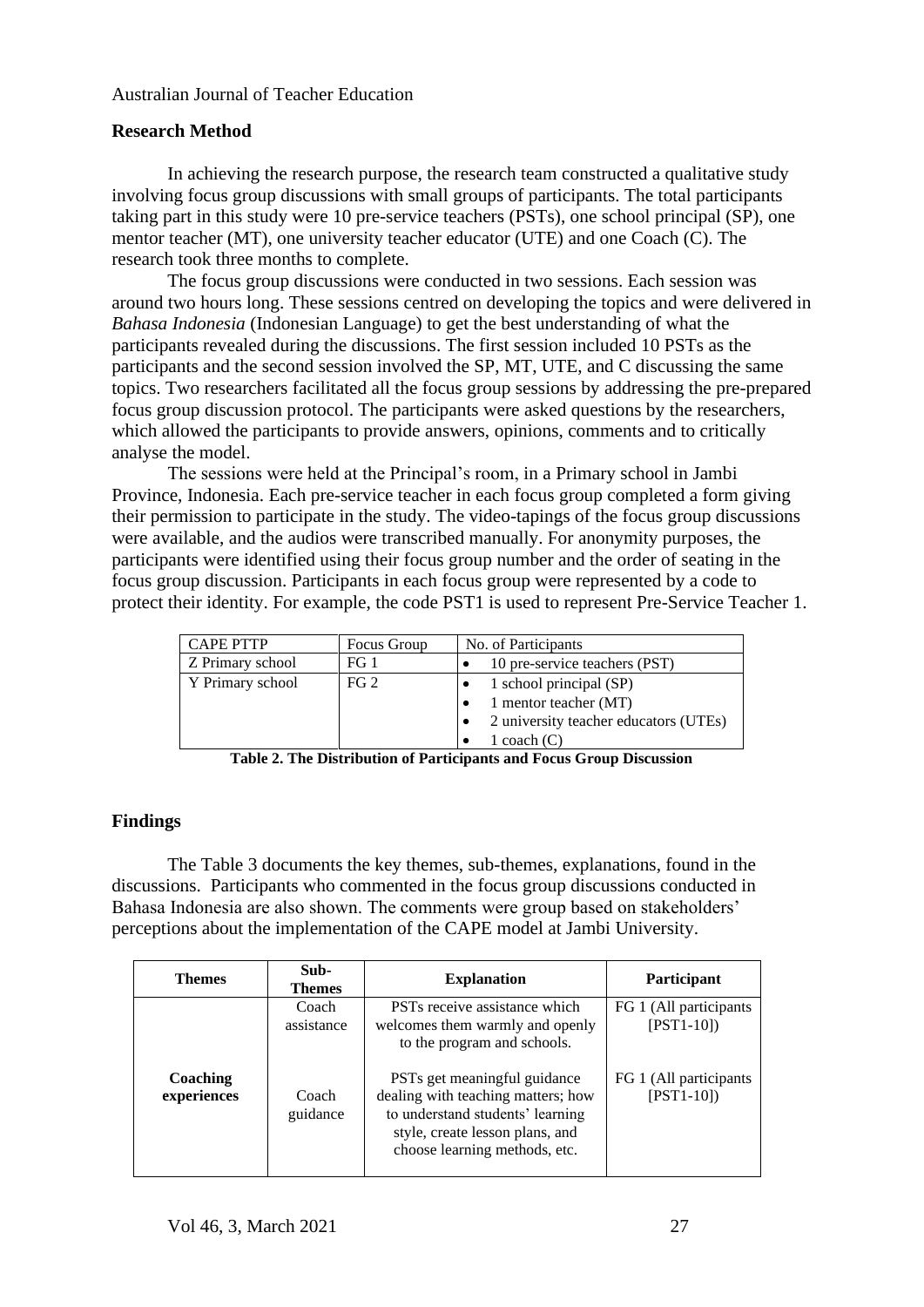|                                                                                       | Coach<br>solving<br>problem                                         | PSTs participate in sessions to<br>share the problems as well as<br>possible solutions.                                                                                                  | FG 1 (All participants<br>$[$ PST1-10])                                                                                                      |
|---------------------------------------------------------------------------------------|---------------------------------------------------------------------|------------------------------------------------------------------------------------------------------------------------------------------------------------------------------------------|----------------------------------------------------------------------------------------------------------------------------------------------|
| New knowledge<br>about the four<br><b>Indonesian</b><br><b>Teacher</b><br>competences |                                                                     | PSTs are equipped to engage with<br>the four Indonesian teacher<br>competencies: pedagogical,<br>personal, social and professional.                                                      | FG 1 All participants<br>$[$ PST1-10]                                                                                                        |
| The strengths<br>and weaknesses<br>of the adapted<br><b>CAPE</b> model                | Strength:<br>Partnership<br>between the<br>university<br>and school | School gets additional teaching<br>from the PST.<br>School advance their reputation.<br>University staff and PSTs get<br>authentic interaction with schools<br>and teaching experiences. | FG 1 (PST4, PST7,<br>PST9, PST10)<br>FG 1 (PST3, PST4,<br>PST7, PST9)<br>FG 1 (PST1, PST3,<br>PST5, PST6, PST9)<br>FG 2 (SP, C, MT,<br>UTE2) |
|                                                                                       | Weaknesses<br>Need to<br>improve<br>management                      | The communication between the<br>university and school authorities<br>needs to be improved.<br>Feedback should be done as a<br>follow-up activity after the program<br>is completed      | FG 1 (PST1, PST2,<br>PST8)<br>FG 2 (SP, C, UM1,<br>UTE2)<br>FG 1 (PST1, PST2,<br>PST3, PST7, PST8)                                           |
|                                                                                       |                                                                     | Unclear assessment and instruction.<br>Coach is not fully free from                                                                                                                      | FG 1 (PST5, PST6,<br>PST7, PST 9, PST10)<br>FG 2 (C, SP)                                                                                     |
|                                                                                       |                                                                     | teaching duties.<br>CAPE model needs to be adjusted<br>to meet the specific needs of the<br>educational system involved.                                                                 | FG 1 (All<br>participants)<br>FG 2 (C, MT)<br>FG 1 (PST1, PST5,<br>PST7, PST 9, PST10)<br>FG 2 (C, SP)                                       |

**Table 3. Participants' Perceptions of the Implementation of the CAPE model**

#### **Discussion Coaching Experiences**

The coach's role was a significant feature of the model, and most of the comments from the participants related to the coach. Coaching sessions provided PSTs with coaching assistance, guidance and problem-solving support. PSTs were able to share their problems and experiences with the coach in overall meeting sessions. The sessions were generally held weekly. PSTs had opportunities during their placement to interact and get feedback from their coach through one-on-one or group discussions. Based on the FGD session 10 PSTs, all PSTs agreed that the coach had given them valuable assistance, as these comments below reveal:

*During the interaction with the coach, every time we met, he gave a good response. [PST1]*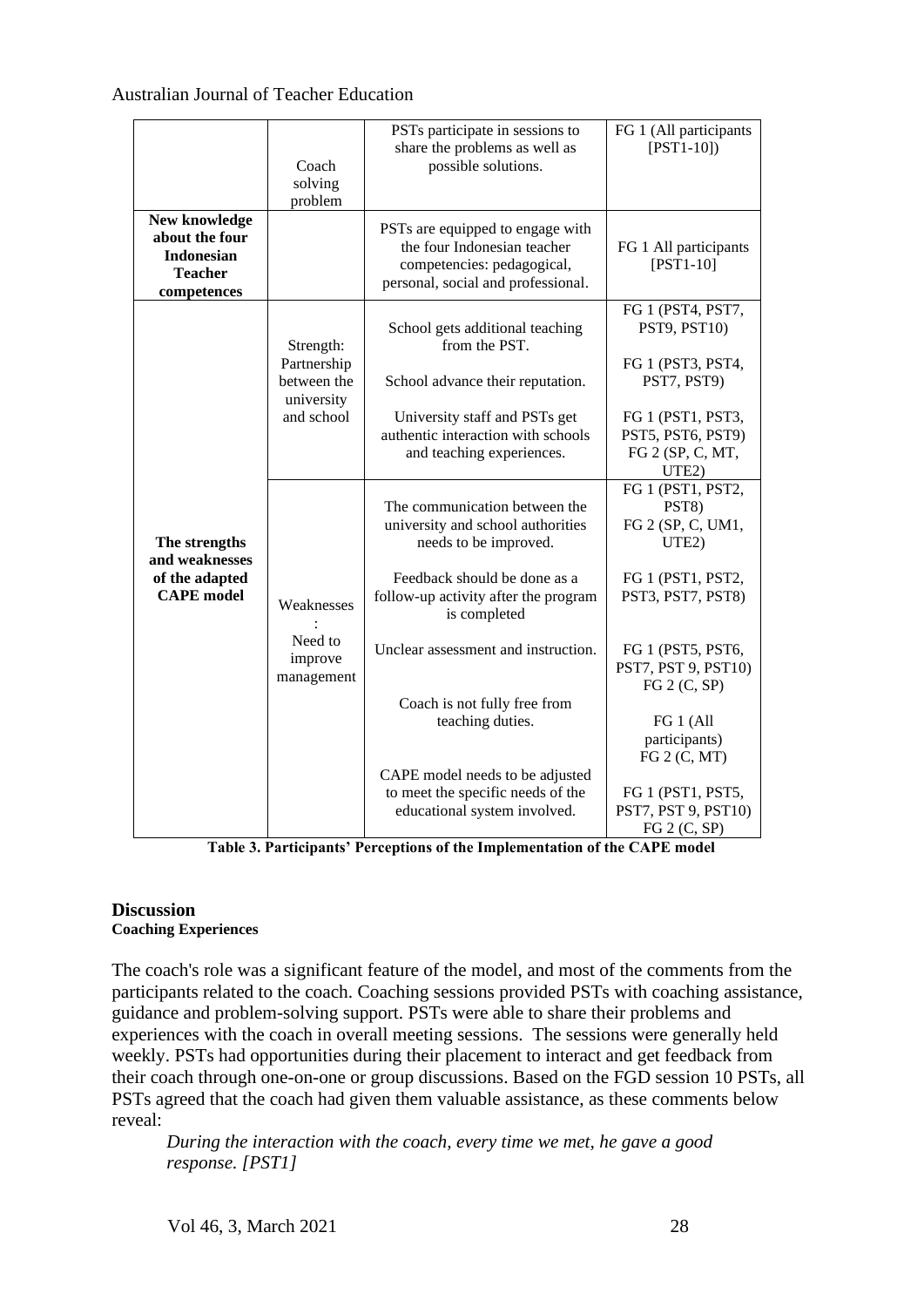*My coach was so humble and open in providing advice and criticism in educating the students in the proper way. [PST2] The coach is really helpful and every time we have a problem, he is always there to help. [PST5]*

The assistance from the coach supported PSTs to share what was on their mind, and they reported that they felt free to ask questions. Free expression can be more difficult with an MT who is assessing their performance. Not only did it improve PSTs teaching practicum knowledge but made them more open to receiving critical and constructive feedback about their teaching from the coach. The PST comments below indicate the value of these coach-PST interactions:

*The coach also gives good advice and shares his experiences. He is patient in helping us, fun and friendly when we interact with each other. [PST2] Good communication occurred among us to share knowledge. [PST5] Guidance and suggestions used to be given for each of our questions and problems. He was always welcoming and involved in helping us in this program, including analysing lesson plans and sharing his teaching experiences to us, which later on will be a teacher. [PST7]*

These PST's statements provide evidence of how the coach's feedback supported their development to be effective teachers. The coach was able to personalise the feedback and support for the particular characteristics of the school. As a senior and experienced teacher, the coach could unpack and understand the connections between theory and practice. Therefore, findings indicate that the PSTs participating in teaching practicum experiences were assisted in adjusting their teaching practices to cater to the needs of the students in their classes. This change in power dynamic is significant, as Goh and Matthews' (2011) research indicates that PSTs in Malaysia face adjustment concerns such as being worried about being unable to cope with their responsibilities and not being accepted by the other teachers. They added that PSTs also struggled with personal and emotional adjustments to meet the expectations of their mentor teacher and to be accepted by students and staff (Goh & Matthew, 2011). The data from the PSTs in this study confirmed that through the guidance of the coach, they were more able to learn the responsibilities, tasks, and expectations of being on placement (Turnbull, 2002). In particular, PSTs were assisted to analyse their lesson plans and other aspects of their teaching practice:

*Next, we obtained new knowledge from the coach, such as in mastering the material, choosing the suitable teaching and learning method, and managing the classroom, so the students could acquire and accept the material well. [PST 10]*

Through coaching sessions, the coach also shared how to understand students' learning style, create lesson plans, and choose from various teaching methods. Coaches, it seemed, also played an important role in addressing the gap between theory and practice while on placement and issue identified in the literature (Stenberg, Rajala, & Hilppo, 2016). PSTs are required to demonstrate the theories gained from university instruction and modify to meet schools' needs and expectations, such as lesson planning. As one PST noted: "Creating the lesson plan is completely different from [what] we have learned in campus" [PST 8]. The coach was able to address this difference at a school level. Hence, the coach could translate, or border-cross, between universities and schools, resulting in new insights and skills being acquired by PSTs. Martinez and Mackay (2002) stated that filling the gap between theories at university and practical teaching at school can be done by pre-service teachers through practicum teaching experiences. However, the research showed that the coach was an important part of addressing the disconnect.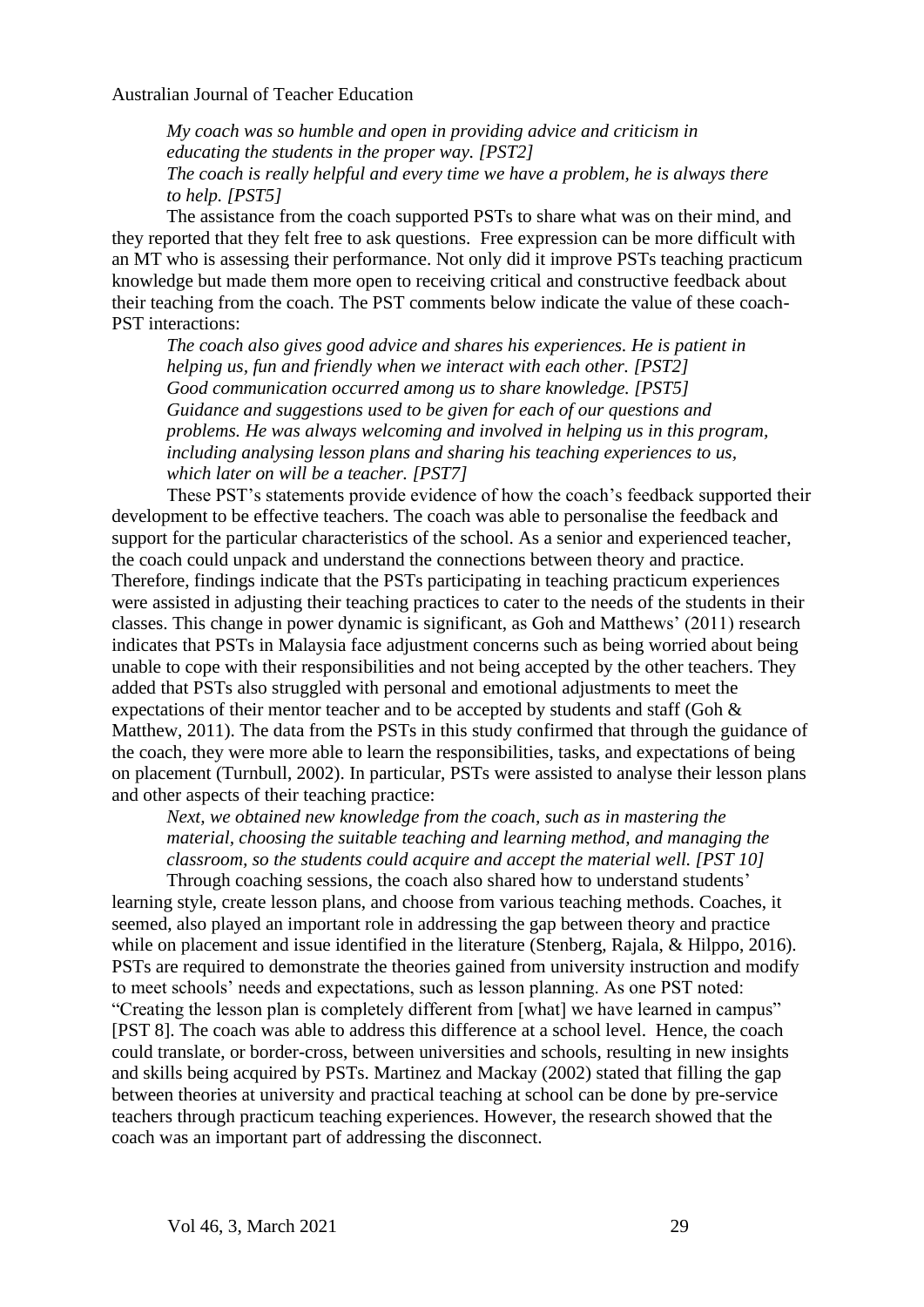#### **Learning About and Demonstrating Teaching Competencies**

In terms of developing PSTs' professionalism, the teaching practicum can provide an opportunity to practice and develop teaching competence, a key indicator of teacher quality. All PSTs in the current study agreed that more knowledge of the four teacher competencies was obtained through this program:

*Before involved in this program, we have been taught about four teacher competencies at campus. Through this program we got new knowledge by implementing those competencies. Then we knew that having this profession needed to professional. [PST 6]*

*Teacher competencies consisted of four parts: pedagogy competence, personal competence, professional competence, and social competence. One thing that I know, being a teacher is not merely able to teach but also have to acquire those four competencies for being a professional teacher. [PST 8]*

The two statements above, which represent similar sentiments to the majority of PSTs comments, outline the four competencies that PSTs learnt from their university courses that become more "real" when layered into the placement experience. However, one PST stated that these four competencies were new for him:

*The new knowledge that I got was the explanation of four teacher competencies and implementing in a real class. [PST 7]*

The data indicates that this program has the capacity to improve understanding of professionalism, which can facilitate PSTs becoming better equipped to become professional teachers when they begin their career.

#### **The Strength and Weakness of the Adapted CAPE Model**

As the CAPE model was implemented in a different country to where it originated, different socio-cultural beliefs and expectations needed to be considered. While a trial of this program is beneficial for both the Indonesian university and schools, the following statements from the PSTs, School Principal (SP), Coach (C) and University Teacher Educators (UTE) indicate some of the perceived issues to be addressed in the Indonesia context:

*… besides getting more knowledge of theories from university and additional temporary educators from the university students, the school got a better name since as being the venue for the new program from abroad. [PST 4]*

*Teaching practicum was more directional because of the clear division. [SP]*

The version of the CAPE model tested in this study was advantageous for those involved as there were clearer division, roles, and expectations when implementing this new model. According to the participants since it was a new program and a significant departure from the traditional way placement had previously been delivered, several weaknesses were found. The first weakness observed was that the communication between the university and school leadership required improvement to ensure there were clear lines of communication:

*… the communication both university and school authorities dealing with the tasks should be done based on the fixed schedule and also the evaluation for the feedback of the program was required. [PST 1]*

*The lack of communication between the university will affect the success of the program. This will lead PSTs to confusion with what they need to do for the next steps of the practicum. [UTE 1]*

*Building good communication between the two parties should be done in order to improve the quality of the CAPE program. The school and the university* 

Vol 46, 3, March 2021 30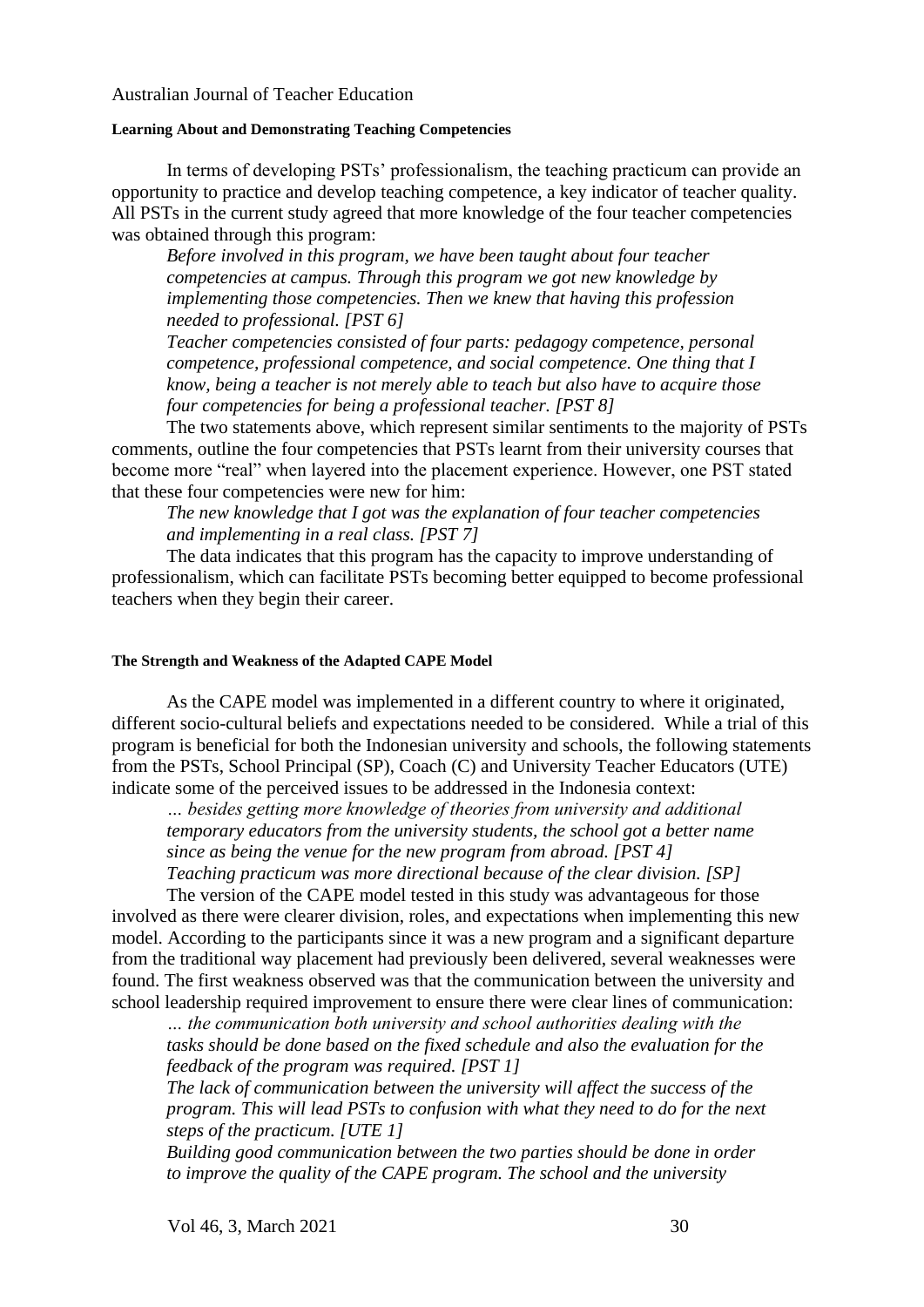*could take benefits of having a good interaction. [C]*

Communication between the university and school and between the university and pre-service teachers seemed to be the main issue detected in the study. Communication issues may have been caused by the different expectations that the school and PSTs experience due to their involvement in previous placements. Based on the analysis, some of the planned activities (e.g., on-site tutorials and coaching session) did not run on schedule, which may have resulted in the PSTs getting distracted or disengaging during the program and confused about what to do.

This lack of communication was also featured in the assessment process. For example, several participants from the different groups noted that there was not clear guidance around the assessment of learning:

*Less guidance of what PSTs and other participants should do during the program was also as the source of confusion. [UTE 2] The assessment process was not clear yet. [PST 1]*

*There was no feedback from this program; hence PST did know well what they should achieve from the next program, and there was no evaluation program. [PST 9]*

*I am very happy to help PSTs but unfortunately, the program does not have a clear assessment to assess and evaluate the PSTs' performance as well as the performance of a coach, mentor teacher, and university mentor involved in the program. [C]*

The literature reviewed in this paper outlined that communication is a key component of a successful partnership model. For instance, Kertesz and Downing (2016) note that effective professional experience is constructed around genuine partnerships where the "responsibilities and roles of both school staff and university lecturers are clearly defined, and where communication between these stakeholders is genuine, frequent, and meaningful" (p. 17). Given this was the first iteration of the CAPE model and a significant departure from the traditional professional experience models, some communication problems should be expected. There is scope to introduce the CAPE model to PSTs and school earlier in future interactions and provide clear and distinct explanations to all stakeholders to ensure the model can be adapted across university settings. In addition, time management and communication are required to be improved between the provider and all the participants involved.

The adapted CAPE model also demonstrated that it can be challenging to replicate a model in different contexts with changed variables such as funding. In the CAPE model implemented in Victoria, funding was provided to release coaches from their everyday teaching responsibilities (full or part-time depending on PST numbers). In the adapted model, the coach was not entirely free from her/his teaching duties. As noted several times by the coach and a principal, this impacted the quality of the implemented program.

*I am not fully free from teaching duties as I am also teaching while I am doing my job to help and facilitate pre-service teachers' teaching practicum. [C] ... some adjustments need to be taken to the context needs of the pre-service teachers so the program will be successfully implemented with a bit of modification. [C].*

*… huge teaching loads makes it difficult for the coach to fully help pre-service teachers with this new model of teaching practicum. In the future, it would be better if the school can let the coach not to teach so he/she can work fully with the pre-service teachers. [SP].*

Luciana (2006) asserted more than a decade ago that teaching practicum in Indonesia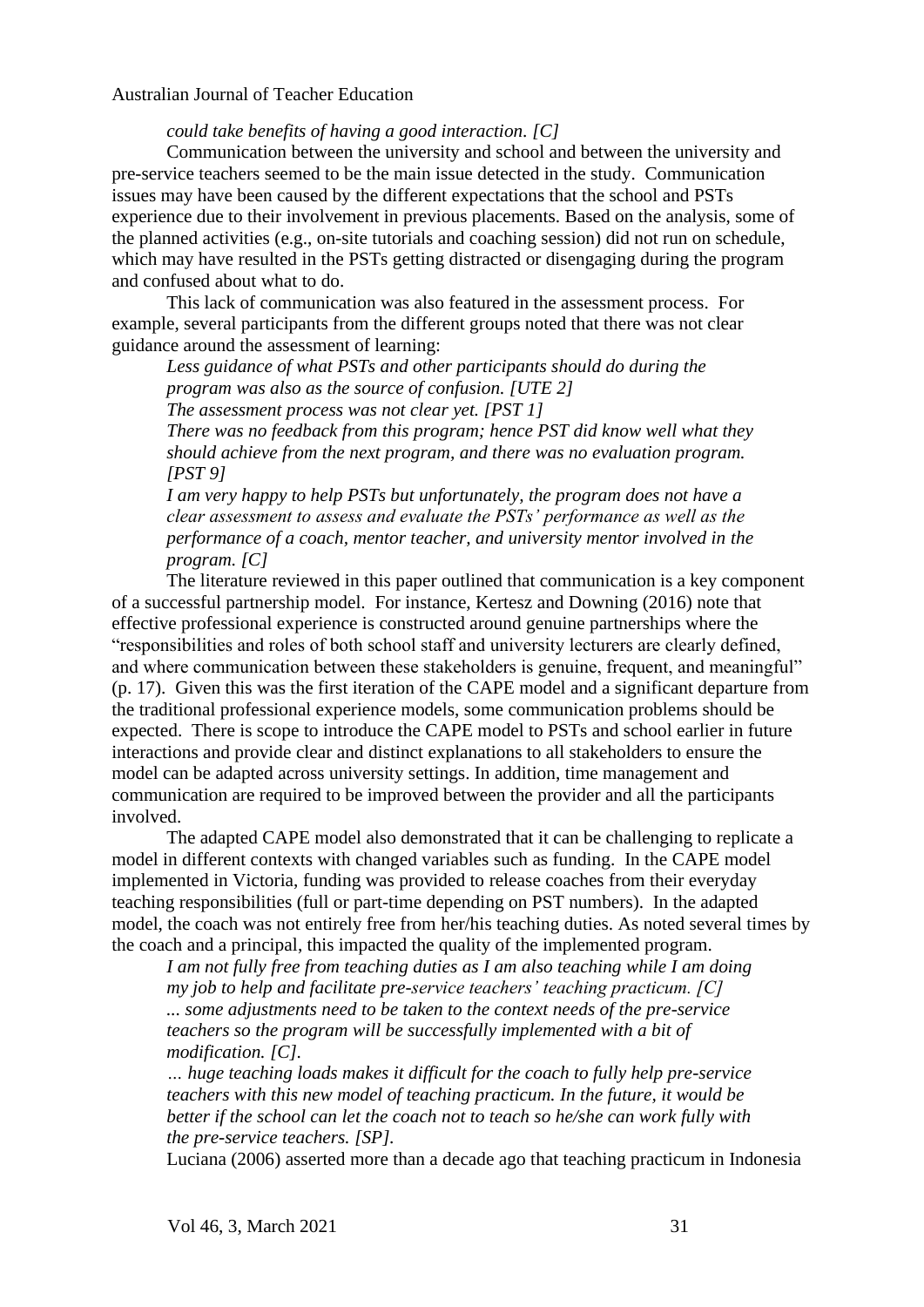ought to be redefined to realise a mutual collaboration between schools and the University and to develop pre-service teachers' capacity during their teaching practicum. This research paper aims to give useful feedback for the betterment of the CAPE models implemented in Indonesian schools in the future.

#### **Conclusion**

The findings of the research indicated that the role of the coach is beneficial for PSTs. The teaching practicum with the new model was considered more effective as the PSTs could bridge the theory-practice divide more easily with the coach's support and focus on areas they identified as necessary for their professional experience. This study indicates three purposive recommendations to enhance the delivery of this CAPE model in Indonesia.

First, the structure of the CAPE model in the Indonesian context had a very general focus, as PSTs could focus on any competency or area of interest. PSTs and school staff were, therefore, uncertain on how to best support students. In RMIT University's version of the CAPE model, the PST focused on specific competencies related to ICT and goal setting, which targeted support and shared understanding. In future iterations, the adapted CAPE model may need to be more specific by adjusting to be more applicable to the Indonesian educational system and the issues faced in this context, such as large numbers of students in a class; a variety of students' motivations; and the large variance of quality and availability of teaching facilities.

Secondly, the coaches working with the Indonesian PSTs were not entirely free from their teaching duties and routines. This limitation affected their level of availability to both teaching and coaching. The findings suggest that an allocation of funding like the original model would provide time to allow coaches to focus on coaching PSTs to give more detailed and precise guidance.

Thirdly, the adapted CAPE model's guidelines and communication needed to be refined for the Indonesian context. Communication about expectations, assessment and requirements of the PSTs and mentor teacher should be improved between all the participants involved. Given the large scale of the RMIT University's model, there were more explicit communication mechanisms and funding for think tanks that supported communication between stakeholders.

The CAPE model was a research-informed partnership that provided opportunities for the school and university to partner, share responsibility, and learn from each other. The data from this small-scale pilot study showed that the CAPE model could be one way that the theory and practice divide can be addressed to fulfil accreditation requirements and support PST competency development required in professional experience. However, the first iteration documented that communication and feedback issues were to be addressed in the future. Nevertheless, the adapted CAPE model's implementation demonstrated that there are possibilities to disrupt and rewrite how professional experience has traditionally been envisaged, delivered and enacted if the university, school and PST see value in doing so.

While the CAPE model was initially designed for metropolitan primary schools within Victoria, Australia, and a particular context between university and schools, this Indonesian study is an encouraging outcome, demonstrating that the CAPE model can be used in a different context. This small-scale pilot study bought about significant change in the professional experience space. The hope is that this may facilitate future innovation that may include some co-design models that are constructed to meet specific social and cultural issues particular to both schools and university conditions.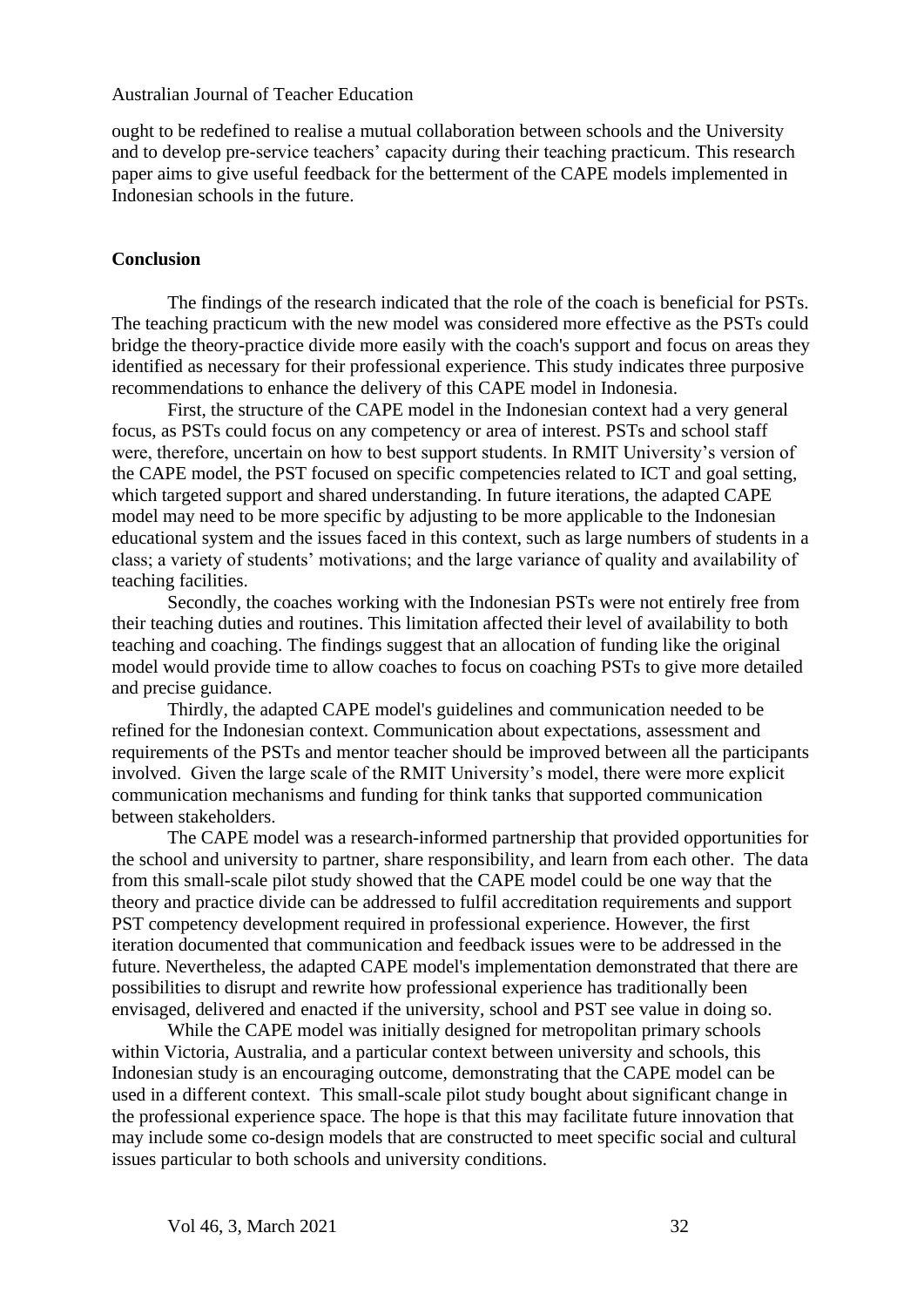## **References**

- Australian Government Department of Education and Training. (December, 2014). *The Teacher Education Ministerial Advisory Group (TEMAG) report. Action now: Classroom ready teachers*. Canberra, Australia: Australian Government, Department of Education and Training. [https://docs.education.gov.au/node/36783.](https://docs.education.gov.au/node/36783)
- Australian Institute for Teaching and School Leadership (AITSL). (2011). *Accreditation of initial teacher education programs in Australia*. Carlton South. [http://www.aitsl.edu.au](http://www.aitsl.edu.au/)
- Chiwimbiso, M. K. Adendorff, S. A. & Mosito, C. P. (2017). Student-teachers' understanding of the role of theory in their practice. *Journal of Education,* 69, 139- 159. [http://joe.ukzn.ac.za](http://joe.ukzn.ac.za/)
- Clifton, J., & Jordan, K. (2019). Who is the hybrid teacher educator? Understanding professional identity in school-university partnership. In J. Gutierrez, J. Fox, & C. Alexander (Eds), *Professionalism and teacher education*. *Voices from policy and practice* (pp. 71-90). Springer, Singapore. [https://doi.org/10.1007/978-981-13-7002-](https://doi.org/10.1007/978-981-13-7002-1_4) [1\\_4](https://doi.org/10.1007/978-981-13-7002-1_4)
- Darling-Hammond, L. (2006a). *Powerful teacher education: Lesson from exemplary programs*. San Francisco, CA: Jossey-Bass.
- Darling-Hammond, L. (2006b). Assessing teacher education: The usefulness of multiple measures for assessing program outcomes. *Journal of Teacher Education, 57*(2), 120– 138. <https://doi.org/10.1177/0022487105283796>
- Departemen Pendidikan Nasional. (2007). *Peraturan Menteri Pendidikan Nasional Republik Indonesia no. 16 Tahun 2007 tentang Standar Kualifikasi Akademik dan Kompetensi Guru (Government Regulation no. 16/2007: Standards of Teachers' Academic Qualification and Competence).*
- DET Victoria. (2019). *Teaching Academies of Professional Practice*. <https://www.education.vic.gov.au/about/educationstate/Pages/tapp.aspx>
- Elsden-Clifton, J. & Jordan, K. (2016). Reframing professional experience: Adopting a distributed, open, collaborative course framework to facilitate third spaces. In T. Barkatsas, & A. Bertram, A. (Eds), *Global learning in the 21st century*, (pp. 57-70). Leiden, The Netherlands: Brill Sense. [https://doi.org/10.1007/978-94-6300-761-0\\_4](https://doi.org/10.1007/978-94-6300-761-0_4)
- Gaffey, C. & Dobbins, R. (1996). *Tertiary teacher educators: Do they make a difference in practicum,* PEPE Monograph, No. 1, 105-122.
- Goff-Kfouri, C. A. (2013). 3rd World Conference on Learning, Teaching and Educational Leadership (WCLTA-2012). Pre-service teachers and teacher education. *Procedia-Social and Behavioral Sciences.* 93, (October), 1786 – 1790. <https://doi.org/10.1016/j.sbspro.2013.10.117>
- Goh, P. S. & Matthews, B. (2011). Listening to the concerns of student teachers in Malaysia during teaching practice. *Australian Journal of Teacher Education, 36*(3), 92 – 103. <https://doi.org/10.14221/ajte.2011v36n3.2>
- Graham, S., & Thornley, C. (2000). Connecting classrooms in pre-service education: Conversations for learning, *Asia-Pacific Journal of Teacher Education, 28*(3), 235– 245. <https://doi.org/10.1080/713650697>
- Gray, C. C., Wright, P. R., & Pascoe, R. (2017). Raising the curtain: Investigating the practicum experiences of pre-service drama teachers. *Australian Journal of Teacher Education, 42*(1), 36-53 <https://doi.org/10.14221/ajte.2017v42n1.3>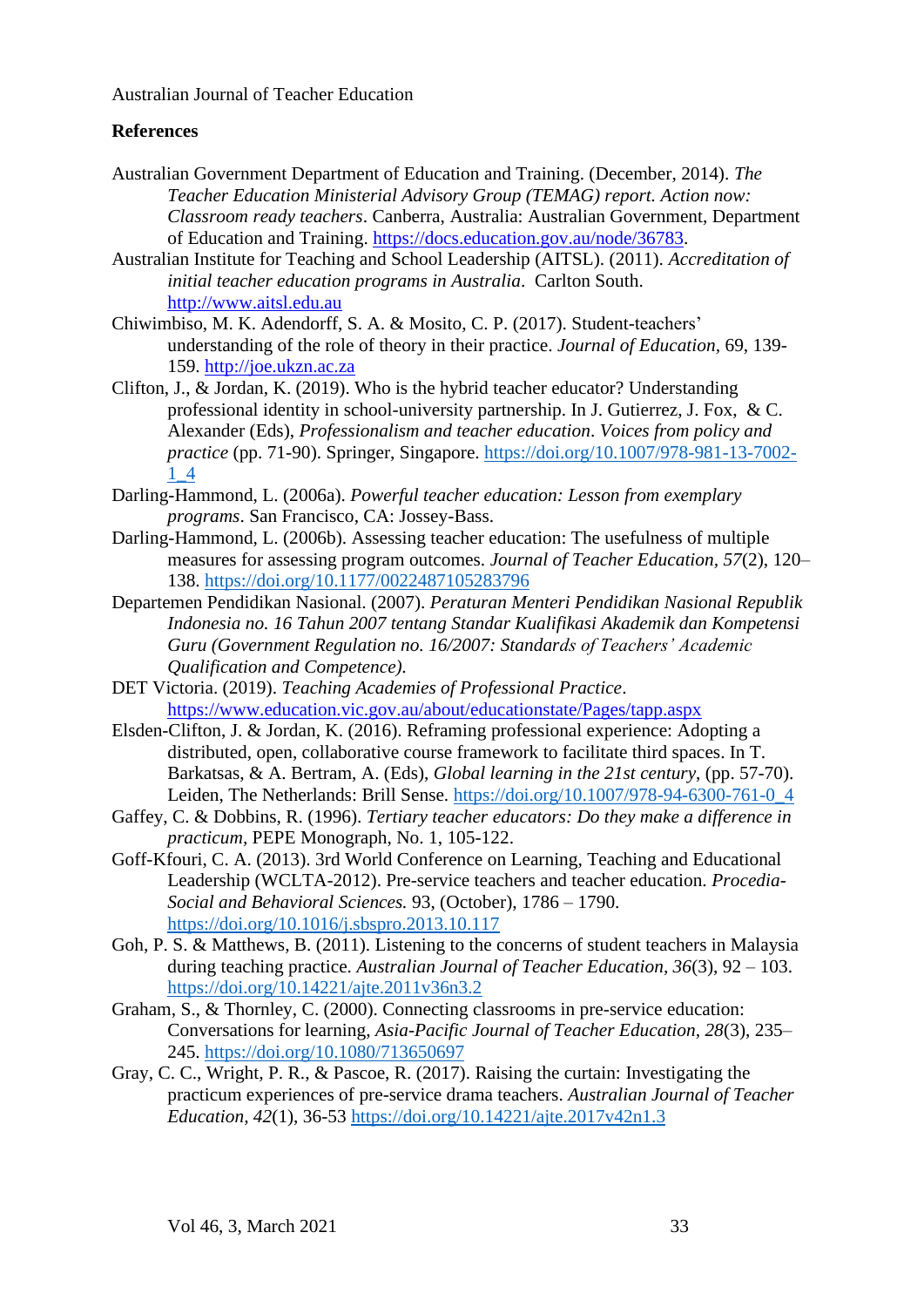- Guyton, E. & Mclntyre, J. D. (1990). Student teaching and school experiences. In R. W. Housten (Ed.), *Handbook of research on teacher education* (pp. 514–534). New York, NY: Macmillan Publishing Company.
- Hakim, A. (2015). Contribution of competence teacher (pedagogical, personality, professional competence and social) on the performance of learning. *The International Journal of Engineering and Science (IJES).* 4 (2) 1-12. ISSN (e): 2319 – 1813 ISSN.
- Kavanoz, S., & Yüksel, H. G. (2017). Motivations and concerns: Voices from pre-service language teachers. *Australian Journal of Teacher Education, 42*(8), 43-61. <https://doi.org/10.14221/ajte.2017v42n8.4>
- Kenny, J. D., Hobbs, L., Herbert, S., Jones, M., Chittleborough, G., Campbell, C., Gilbert, A., & Redman, C. (2014). Science teacher education partnerships with schools (STEPS): Partnerships in science teacher education. *Australian Journal of Teacher Education, 39*(12), 43-65. <https://doi.org/10.14221/ajte.2014v39n12.4>
- Kertesz, J. L., & Downing, J. (2016). Piloting teacher education practicum partnerships: Teaching alliances for professional practice (TAPP). *Australian Journal of Teacher Education, 41*(12), 13 -24. <https://doi.org/10.14221/ajte.2016v41n12.2>
- Le Cornu, R. (2016). Professional experience: Learning from the past to build the future. *Asia-Pacific Journal of Teacher Education, 44*(1), 80-101. <https://doi.org/10.1080/1359866X.2015.1102200>
- Loo, D. B., Maidom, R & Kitjaroonchai, N. (2019).Non-native English speaking pre-service teachers in an EFL context: Examining experiences through borderland discourse. *Asia-Pacific Journal of Teacher Education, 47*(4), 414-431. <https://doi.org/10.1080/1359866X.2019.1607252>
- Luciana. (2006). Developing standards for language teacher education programs in Indonesia: Professionalizing or losing in complexity, *TEFLIN Journal, 7*(1), 19-28.
- Martínez Agudo, J. (2016). What type of feedback do student teachers expect from their school mentors during practicum experience? The case of Spanish EFL student teachers. *Australian Journal of Teacher Education, 41*(5), 36-51. <https://doi.org/10.14221/ajte.2016v41n5.3>
- Martinez, K.& Mackay, G. (2002). *Structuring critical reflection in professional experience*. Paper presented at the Annual Conference of the Australian Association for Research in Education,  $1<sup>st</sup> - 5<sup>th</sup>$  December, Brisbane, Australia.
- Mudra, H. (2018). Pre-service EFL teachers' experiences in teaching practicum in rural schools in Indonesia. *The Qualitative Report*, *23*(2), 319-344. <https://nsuworks.nova.edu/tqr/vol23/iss2/3>
- Panggabean, M. S., & Himawan, K. K. (2016). The development of Indonesian teacher competence questionnaire. *Journal of Educational, Health and Community Psychology.* 5 (2) 1-15. <https://doi.org/10.12928/jehcp.v5i2.5134>
- Putri, N. S. (2014). *Back to basics: Improving pre-service teachers' quality by designing sound curriculum for teaching practicum program.* Paper presented at the 61<sup>st</sup> TEFLIN International Conference October  $7<sup>th</sup> - 9<sup>th</sup>$ , Solo, Central Java, Indonesia.
- Schmidt, M. 2010. Learning from teaching experience: Dewey's theory and preservice teachers' learning. *Journal of Research in Music Education* 58 (2) 131–146. doi: 10.1177/0022429410368723. [http://jrme.sagepub.com](http://jrme.sagepub.com/) <https://doi.org/10.1177/0022429410368723>
- Sim, C. (2010). Sustaining productive collaboration between faculties and schools. *Australian Journal of Teacher Education, 35*(5), 18-28. <https://doi.org/10.14221/ajte.2010v35n5.2>